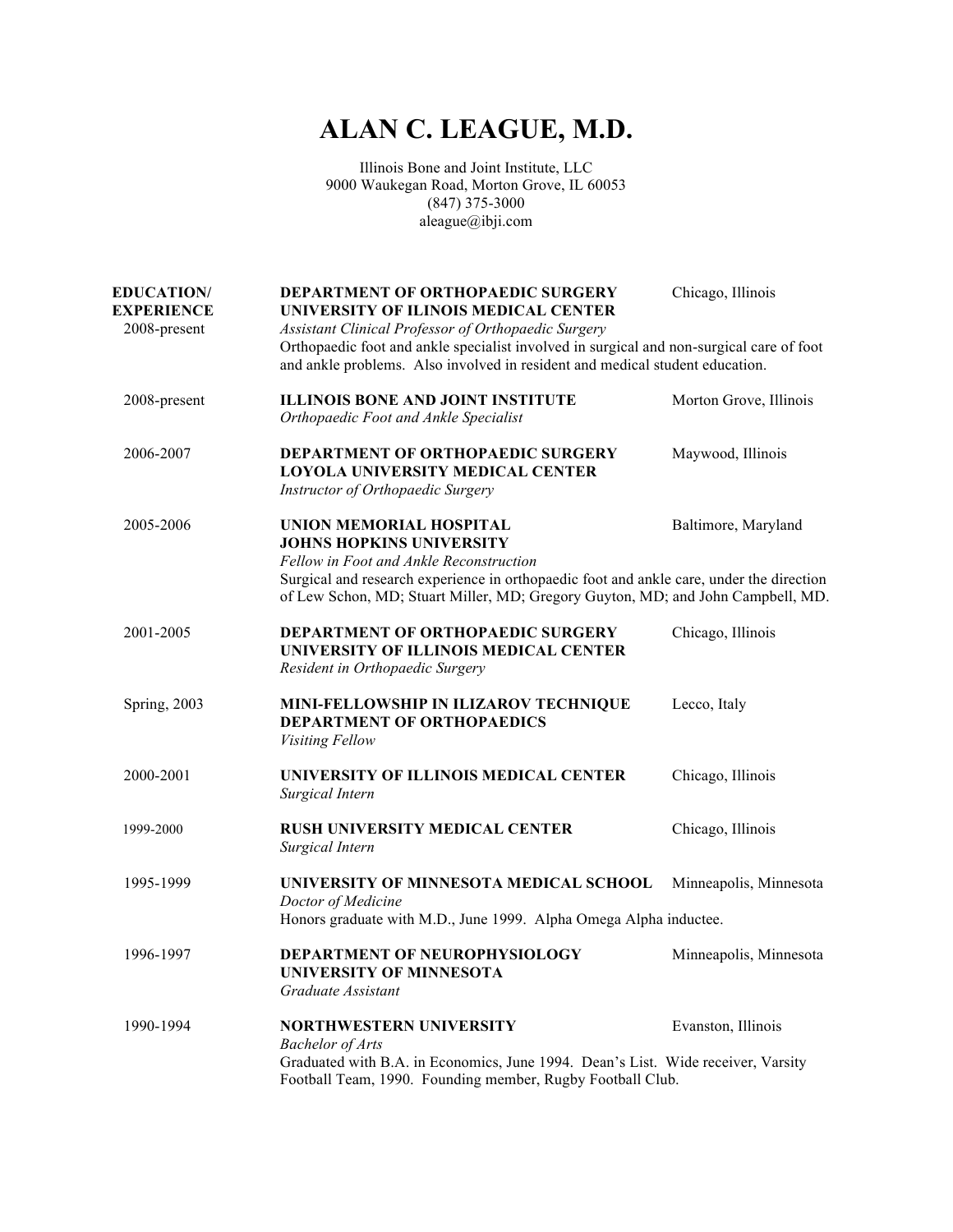| <b>RESEARCH</b><br>2005-2006                                     | DEPARTMENT OF ORTHOPAEDIC SURGERY<br>UNION MEMORIAL HOSPITAL<br>Co-Investigator<br>Projects included biomechanical investigations of the Cotton osteotomy and a new                                                      | Baltimore, Maryland       |  |
|------------------------------------------------------------------|--------------------------------------------------------------------------------------------------------------------------------------------------------------------------------------------------------------------------|---------------------------|--|
|                                                                  | extraarticular technique for ankle fixation.                                                                                                                                                                             |                           |  |
| 2003-2005                                                        | DEPARTMENT OF ORTHOPAEDIC SURGERY<br>UNIVERSITY OF ILLINOIS MEDICAL CENTER                                                                                                                                               | Chicago, Illinois         |  |
|                                                                  | <b>Assistant Investigator</b><br>Using a canine model, investigated the breakout strength of several suture techniques for<br>securing a small caliber tendon to a bone tunnel.                                          |                           |  |
| 1995-1997                                                        | DEPARTMENT OF ORTHOPAEDIC SURGERY<br>UNIVERSITY OF MINNESOTA MEDICAL SCHOOL<br>Research Assistant                                                                                                                        | Minneapolis, Minnesota    |  |
|                                                                  | Reviewed charts and radiographs on patients receiving of PMMA as an adjuvant of screw<br>fixation for distal radius fractures. Presented at Minnesota Orthopaedic Society.                                               |                           |  |
| <b>PRESENTATION</b><br>Summer, 2008, 2009                        | ANNUAL CHICAGO TRAUMA SYMPOSIUM<br>"Evaluation and treatment of midfoot fractures and dislocations."                                                                                                                     | Chicago, Illinois         |  |
| July, 2007                                                       | 23nd ANNUAL AOFAS SUMMER MEETING<br><b>Poster Presentation</b>                                                                                                                                                           | Toronto, Canada           |  |
|                                                                  | "Radiographic and pedobarographic comparison of femoral head allograft versus block<br>plate for dorsal opening wedge medial cuneiform osteotomy: a cadaver study.<br>Co-authors: Lew Schon, MD and Brent Parks, M.Sc.   |                           |  |
|                                                                  | ORTHOPAEDIC RESEARCH AND EDUCATION FOUNDATION                                                                                                                                                                            |                           |  |
| May 11, 2007                                                     | Moderator<br>Midwest Resident Research Symposium                                                                                                                                                                         | Maywood, Illinois         |  |
| July, 2006                                                       | 22nd ANNUAL AOFAS SUMMER MEETING<br><b>Podium Presentation</b><br>"Collagen Wrapping for Revision Tarsal Tunnel Syndrome"<br>Senior author: Stuart Miller, MD.                                                           | La Jolla, California      |  |
|                                                                  | <b>Poster Presentation:</b><br>"Childress' Transarticular Ankle Fixation: Can We Do Better?"<br>Co-authors: Lew Schon, Brent Parks, Ali Oznur.                                                                           |                           |  |
| February, 2006                                                   | <b>ORTHOPAEDIC GRAND ROUNDS CONFERENCE</b><br><b>LOYOLA UNIVERSITY MEDICAL CENTER</b><br>"Talar Neck Fractures and Subtalar Dislocations"                                                                                | Maywood, Illinois         |  |
| October, 2006<br>November, 2007                                  | "Foot injuries in Athletes"<br>"Lateral Ankle Instability"<br>UNIVERSITY OF CHICAGO MEDICAL CENTER                                                                                                                       | Chicago, Illinois         |  |
| October, 2007<br>October, 2008<br>October, 2009<br>January, 2011 | "Talus Fractures and Reconstruction"<br>"Adult, Acquired Flatfoot Reconstruction"<br>"Ankle Sprains: When is it not "Just a Sprain"?<br>"Modern Approach to Ankle Instability"                                           |                           |  |
| March, 2004                                                      | 50 <sup>th</sup> ANNUAL MEETING OF THE ORTHOPAEDIC RESEARCH SOCIETY<br><b>Poster Presentation</b><br>Poster No: 0857 "Clover Hitch Tendon Suture: Experimental Tensile Strength<br>Comparison with Other Tendon Sutures" | San Francisco, California |  |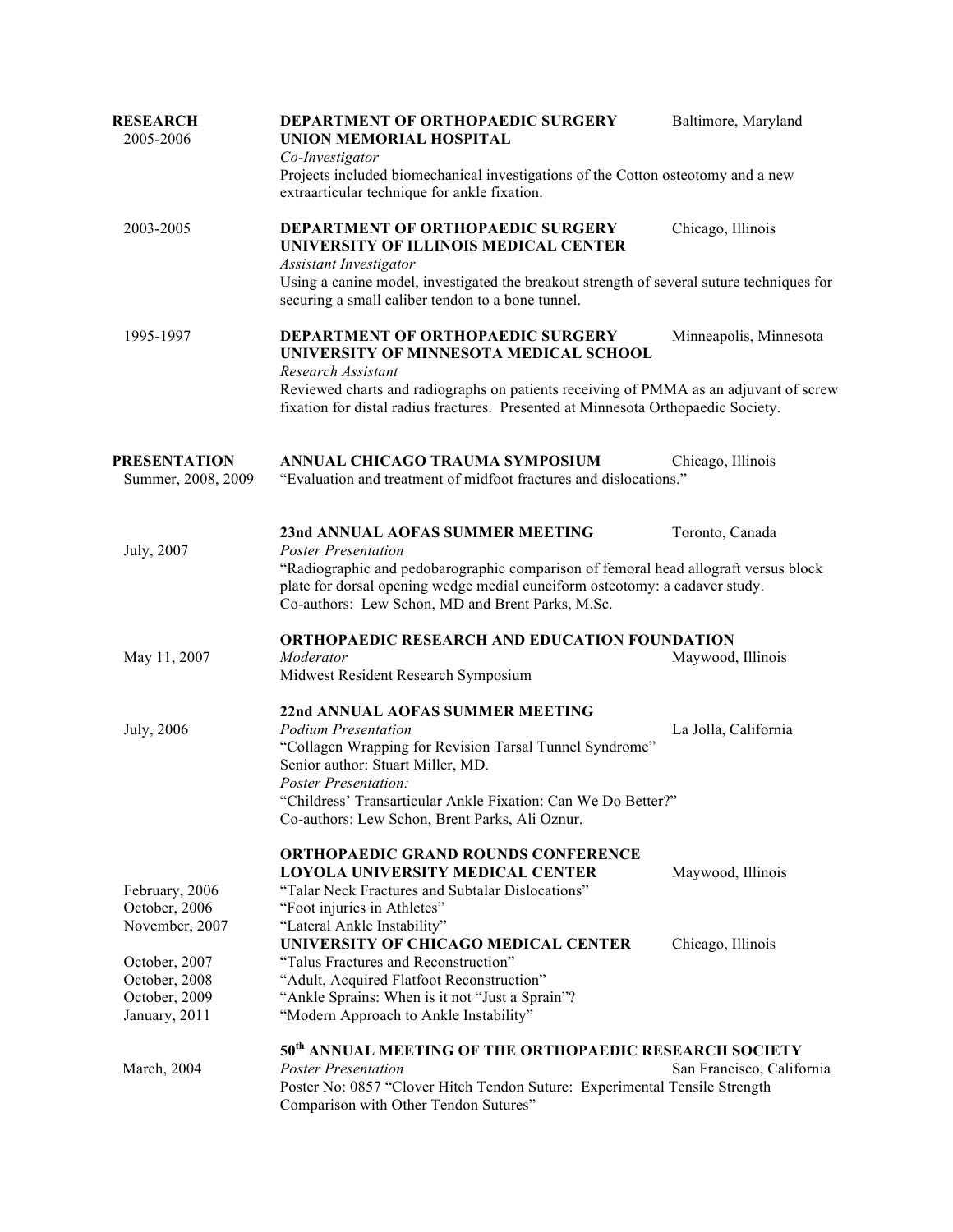Abraham, E; League, A; Kulkarni, N; Amirouche, F

|                                           | <b>CLINICAL RESEARCH CONFERENCE</b><br>Chicago, Illinois<br>UNIVERSITY OF ILLINOIS MEDICAL CENTER                                                                                                                                                                                                                                                                                                                                                            |  |  |
|-------------------------------------------|--------------------------------------------------------------------------------------------------------------------------------------------------------------------------------------------------------------------------------------------------------------------------------------------------------------------------------------------------------------------------------------------------------------------------------------------------------------|--|--|
| April, 2004<br>March, 2003<br>April, 2002 | "Use of Taylor Spatial Frame for correction of Tibia Vara"<br>"Clover Hitch Fixation of Tendon in Split Anterior Tibialis Tendon Transfer"<br>"Acutrak Fixation for Acute Scaphoid Fractures"                                                                                                                                                                                                                                                                |  |  |
| 2001-2005                                 | <b>ORTHOPAEDIC GRAND ROUNDS CONFERENCE</b><br>Chicago, Illinois<br>UNIVERSITY OF ILLINOIS MEDICAL CENTER<br>Podium presentation<br>Topics: Ankle arthrodesis, tri-plane ankle fracture, tarsal navicular fracture, talar body<br>fracture, calcaneus tuberculosis, Vaughn-Jackson syndrome, lunate dislocation, MCP<br>arthroplasty, burst fracture, recurrent spondylolisthesis, distal femur physeal fracture, hip<br>arthroscopy, pelvic/sacral fracture. |  |  |
| April 19, 1996                            | MN ORTHOPAEDIC SOCIETY ANNUAL MEETING<br>Minneapolis, Minnesota<br><b>MINNEAPOLIS CONVENTION CENTER</b><br>Podium presentation<br>"Augmentation of Screw and Fracture Fixation of the Distal Radius Using PMMA"<br>Advisers: Matthew D. Putnam, M.D. and David Gesensway, M.D.                                                                                                                                                                               |  |  |
| <b>PUBLICATION</b>                        | <b>FOOT AND ANKLE INTERNATIONAL</b><br>"Radiographic and pedobarographic comparison of femoral head allograft versus block<br>plate with dorsal opening wedge medial cuneiform osteotomy: a biomechanical study."<br>2008 Sep; 29(9): 922-6. League AC, Parks BG, Schon LC.<br>"Transarticular versus extraarticular ankle pin fixation: a biomechanical study."<br>2008 Jan;29(1):62-5. League AC, Parks BG, Oznur A, Schon LC.                             |  |  |
|                                           | <b>CURRENT OPINION IN ORTHOPAEDICS</b><br>Review article: "Hallux Rigidus: Great Progress for an Old Disease"<br>17(2):85-90, April 2006. Alan League, Stuart Miller.                                                                                                                                                                                                                                                                                        |  |  |
|                                           | <b>SOCIETY FOR NEUROSCIENCE</b><br>"Reaching Beyond Reach"<br>Vol. 23: p. 2089. Martha Flanders, Alan League, Linda Daghestani.                                                                                                                                                                                                                                                                                                                              |  |  |
|                                           |                                                                                                                                                                                                                                                                                                                                                                                                                                                              |  |  |

| <b>VOLUNTEER</b><br>2002-2006   | <b>ORTHOPAEDIC LEARNING CENTER</b><br>AMERICAN ACADEMY OF ORTHOPAEDIC SURGERY<br>Course Volunteer                                                                    | Rosemont, Illinois     |
|---------------------------------|----------------------------------------------------------------------------------------------------------------------------------------------------------------------|------------------------|
| 1996-1998                       | <b>CEDAR-RIVERSIDE PEOPLE'S CENTER CLINIC</b><br>Orientation Leader and Clinical Volunteer                                                                           | Minneapolis, Minnesota |
| <b>TEACHING</b><br>2008-present | <b>DEPARTMENT OF ORTHOPAEDIC SURGERY</b><br>UNIVERSITY OF ILLINOIS MEDICAL CENTER<br>Assistant Clinical Professor of Orthopaedic Surgery                             | Chicago, Illinois      |
|                                 | Teach orthopedic didactic material, clinical and surgical skills to orthopaedic residents,<br>medical students, podiatry students, and physician assistant students. |                        |